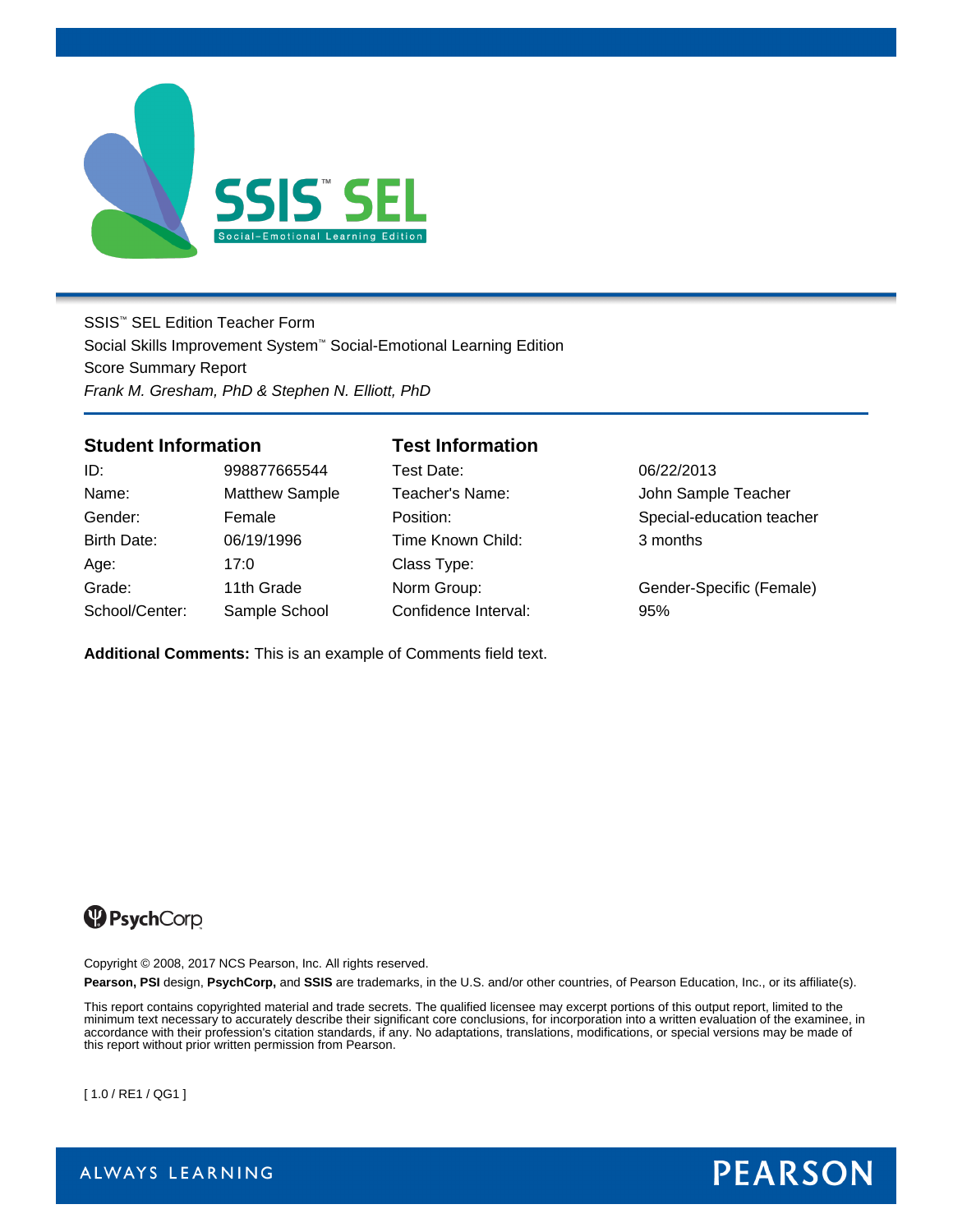# **Score Profile**

|                 | <b>SEL</b><br>Composite | Self-<br><b>Awareness</b> | Self-<br><b>Management</b> | Social<br>Awareness      | Relationship<br><b>Skills</b> | Responsible<br><b>Decision</b><br><b>Making</b> | Core<br><b>Skills</b> |               | Academic<br>Competence |                          |
|-----------------|-------------------------|---------------------------|----------------------------|--------------------------|-------------------------------|-------------------------------------------------|-----------------------|---------------|------------------------|--------------------------|
| 160             | (SEL)                   | (SA)                      | (SM)                       | (SO)                     | (RS)                          | (RDM)                                           | (CS)                  |               | (AC)                   | $160 + 4 SD$             |
| 145             | Well-above<br>Average   |                           | <b>Well-above Average</b>  | Well-above               | Well-above<br>Average         | $-145 + 3 SD$                                   |                       |               |                        |                          |
| 130             | Above<br>Average        |                           |                            | Above Average            | Above<br>Average              |                                                 | Above<br>Average      | $-130 + 2 SD$ |                        |                          |
| 115<br>100      | Average                 |                           | Average                    |                          |                               |                                                 |                       |               | Average                | $-115 + 1SD$<br>100 Mean |
| 85              | <b>Below</b>            |                           |                            | <b>Below</b><br>verage   |                               |                                                 | <b>Below</b>          |               | <b>Below</b>           | 85 - 1 SD                |
| 70              | Average                 |                           |                            |                          |                               |                                                 | Average               |               | Average                | $70 - 2SD$               |
| 55              | Well-pelow<br>Average   |                           |                            | <b>Well-below Averad</b> |                               |                                                 | Well_elow<br>Average  |               | Well-below<br>Average  | $55 - 3SD$               |
| 40 <sup>1</sup> |                         |                           |                            |                          |                               |                                                 |                       |               |                        | $40 - 4 SD$              |

# **Score Table**

|                            | SEL   | SA    | SM    | SΟ    | <b>RS</b> | <b>RDM</b> | СS    | АC    |
|----------------------------|-------|-------|-------|-------|-----------|------------|-------|-------|
| <b>Standard Score</b>      | 64    | 61    | 68    | 84    | 62        | 73         | 66    | 90    |
| <b>Confidence Interval</b> | 59-69 | 50-72 | 59-77 | 74-94 | 53-71     | 61-85      | 57-75 | 83-97 |
| <b>Percentile Rank</b>     |       |       |       | 14    |           | 4          |       | 24    |
| <b>Raw Score</b>           | 348   | 9     |       | 9     | 12        | 10         | 10    | 14    |

**Response Pattern Index:** Raw Score = 33, Acceptable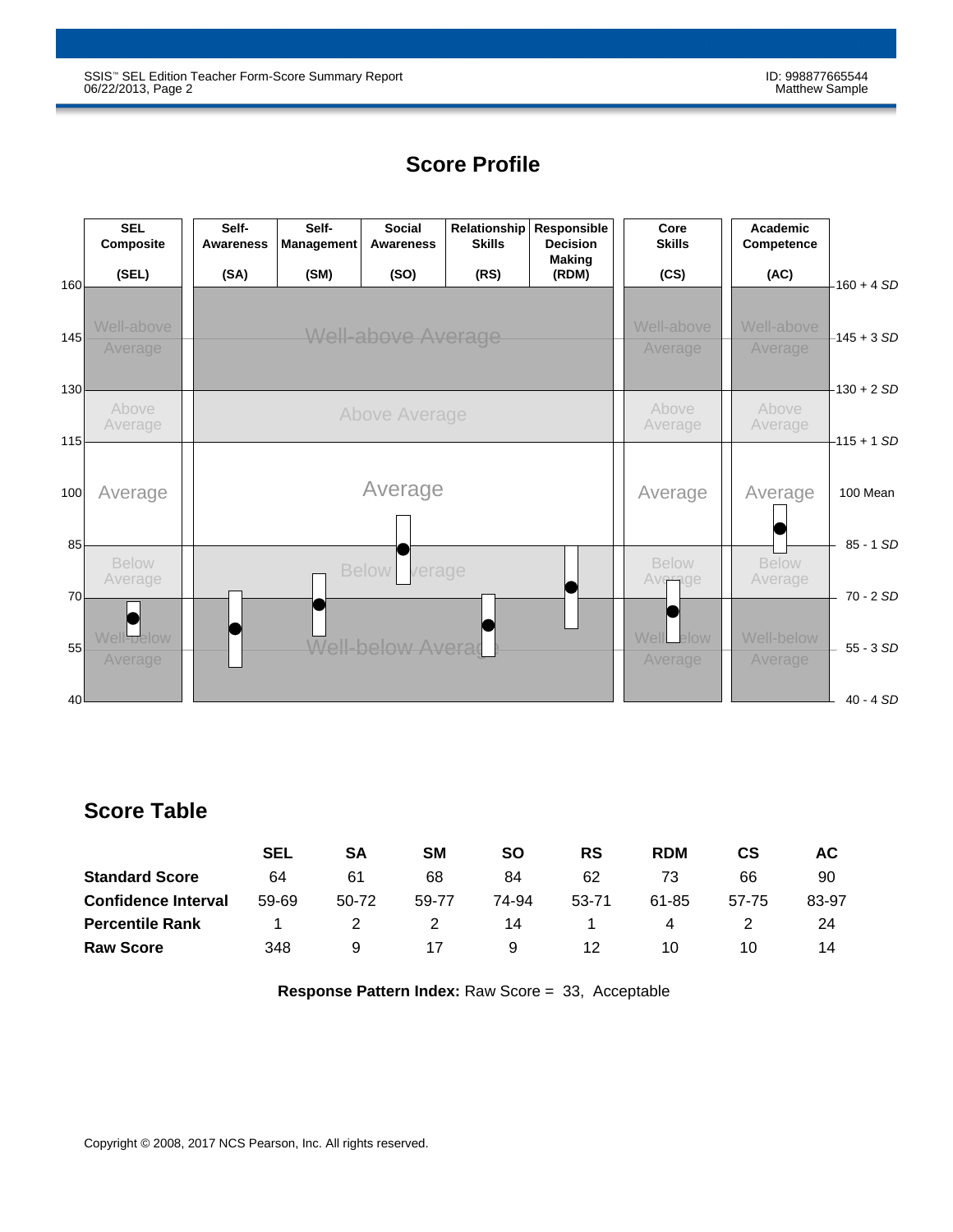# **SCORE SUMMARY**

This report is based on John Sample Teacher's rating of Matthew's social-emotional behavior using the SSIS SEL Edition Teacher Form. The narrative and performance levels in this report are based on scores obtained using Gender-Specific norms.

The SSIS SEL Edition Teacher Form measures students' social-emotional and academic competence skill levels. The social-emotional skills represent five competencies: Self-Awareness, Self-Management, Social Awareness, Relationship Skills, and Responsible Decision Making. Academic Competence is based on a student's motivation to learn, as well as his or her reading and mathematics skills. Scores are provided for each of the five SEL competencies and for Academic Competence. In addition, scores are provided for the SEL Composite scale, representing an overall index of social-emotional functioning, as well as for the Core Skills scale, a score that represents functioning on 10 core social-emotional skills. Raw scores are provided, along with standard scores (*M* = 100, *SD* = 15) and percentile ranks. Higher scores indicate higher, more desirable levels of functioning.

### **SEL Composite**

Matthew's SEL Composite scale standard score is 64, with a 95% confidence interval range of 59 to 69 and a percentile rank of 1. His score falls in the Well-below Average interpretive range. Scores in this range typically indicate significant problems with overall social-emotional functioning. Students at this level will typically exhibit very few of the basic SEL competency skills and likely will experience co-occurring academic difficulties. Students at this level require intensive social-emotional skills instruction that focuses on the basic expectations for each competency. Initially, such instruction might need to be done individually or with only one other student, in an effort to teach basic skills and increase opportunities to respond.

### **Self-Awareness**

Matthew's Self-Awareness standard score is 61, with a 95% confidence interval range of 50 to 72 and a percentile rank of 2. His score falls in the Well-below Average interpretive range. Scores in this range typically indicate significant problems with self-awareness skills. Students at this level generally demonstrate few self-awareness skills and are unable to recognize their emotions and how they can influence behavior. They are unable to assess their strengths and weaknesses and describe their feelings. Students at this level are in need of additional instruction to develop basic self-awareness skills.

### **Self-Management**

Matthew's Self-Management standard score is 68, with a 95% confidence interval range of 59 to 77 and a percentile rank of 2. His score falls in the Well-below Average interpretive range. Scores in this range typically indicate significant problems with self-management skills. Students at this level generally demonstrate significant problems staying calm in a variety of situations and ignoring distractions from others. They will likely have difficulty setting basic goals and achieving them, and they will require prompts or reminders to do the things that are expected of them. Students at this level are in need of additional instruction to develop their self-management skills.

### **Social Awareness**

Matthew's Social Awareness standard score is 84, with a 95% confidence interval range of 74 to 94 and a percentile rank of 14. His score falls in the Below Average interpretive range. Scores in this range typically indicate problems with social awareness skills. Students at this level have difficulty recognizing and/or understanding how others feel, and they may experience problems offering support to others when needed. They may not consistently follow rules or act fairly with others. They may also have difficulty recognizing support and resources from others that are available to them. Students at this level are likely in need of additional instruction to develop their social awareness skills.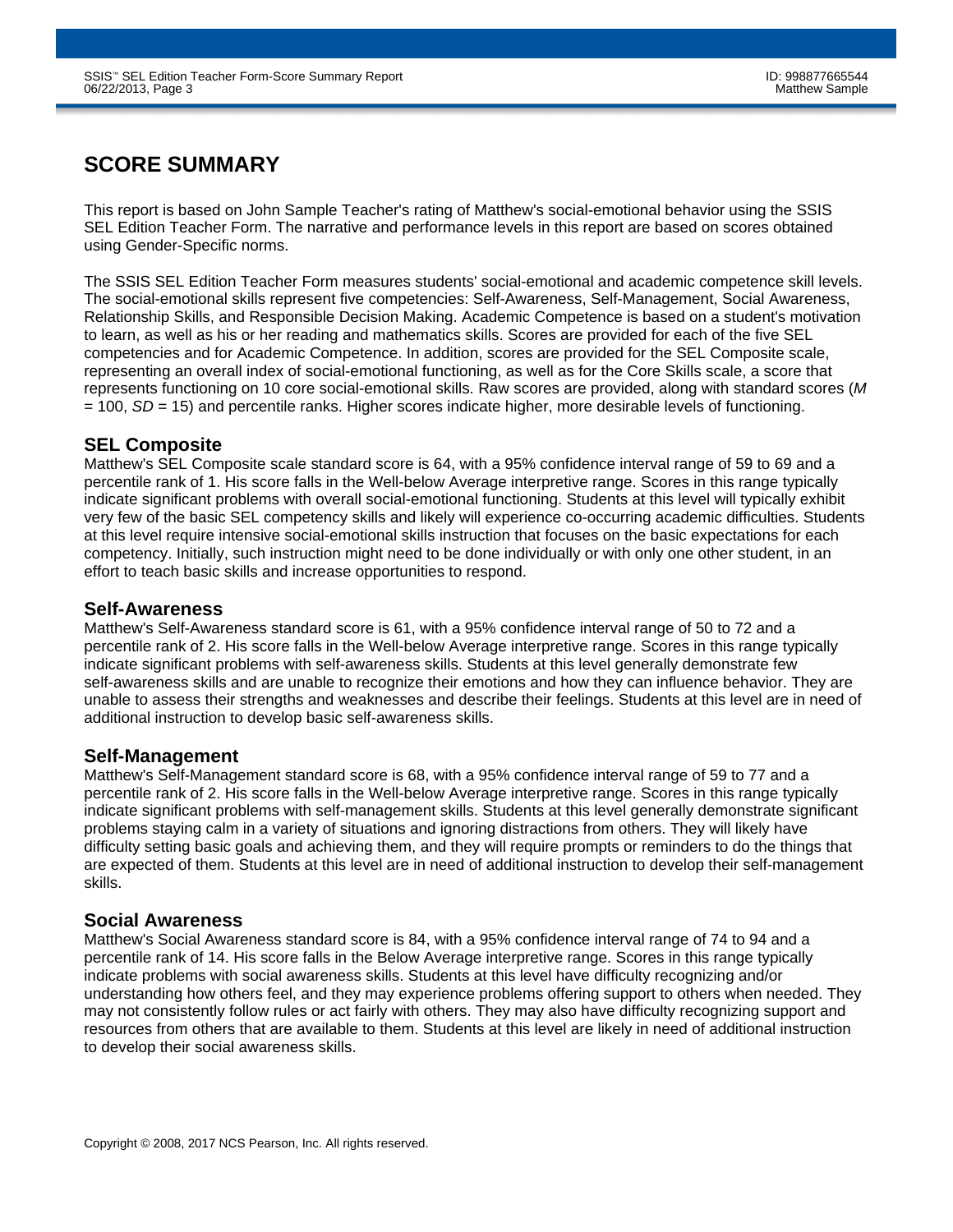### **Relationship Skills**

Matthew's Relationship Skills standard score is 62, with a 95% confidence interval range of 53 to 71 and a percentile rank of 1. His score falls in the Well-below Average interpretive range. Scores in this range typically indicate significant problems with relationship skills. Students at this level have significant problems forming relationships with others. They struggle with communicating with others and are viewed as uncooperative. Students at this level are in need of additional instruction to develop their relationship skills.

### **Responsible Decision Making**

Matthew's Responsible Decision Making standard score is 73, with a 95% confidence interval range of 61 to 85 and a percentile rank of 4. His score falls in the Below Average interpretive range. Scores in this range typically indicate problems with making good decisions. Students at this level make decisions about personal behavior that are often not consistent with social norms and expectations. They may not demonstrate accountability for their choices and behavior, and they may not consistently respect rules and adhere to them. Students at this level are likely in need of additional instruction to develop their decision-making skills.

### **Core Skills**

Matthew's Core Skills standard score is 66, with a 95% confidence interval range of 57 to 75 and a percentile rank of 2. His score falls in the Well-below Average interpretive range. Scores in this range typically indicate students who are experiencing significant problems with the core social-emotional skills. Students at this level benefit from additional instruction to further improve their general social-emotional functioning.

### **Academic Competence**

Matthew's Academic Competence standard score is 90, with a 95% confidence interval range of 83 to 97 and a percentile rank of 24. His score falls in the Average interpretive range. Scores in this range indicate a level of academic competence that is typical for the student's age. Students at this level generally are motivated to learn new things, and they typically demonstrate average performance in areas measuring reading and mathematics skills. Students at this level will typically benefit from additional instruction to improve their academic motivation and performance.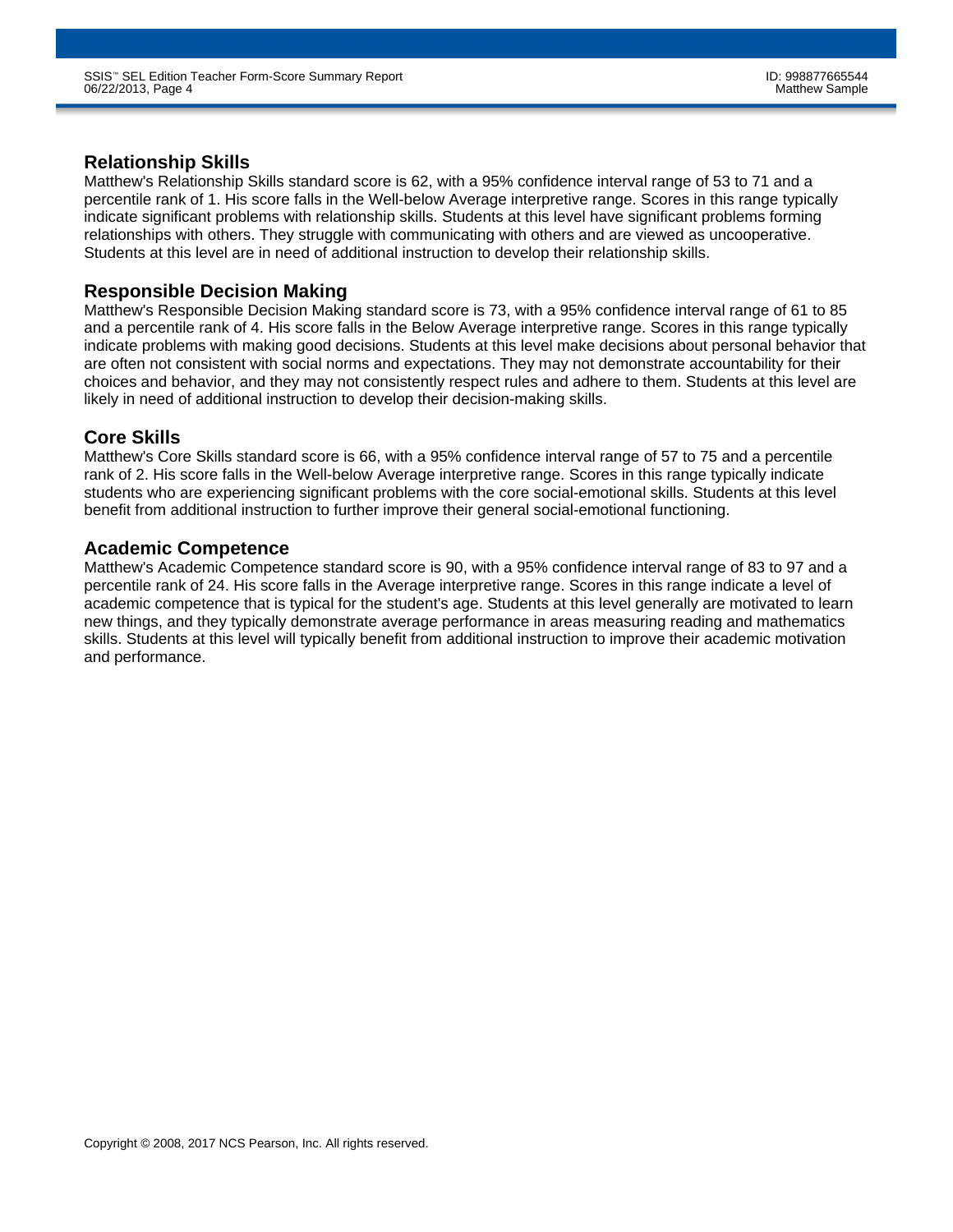# **Skill Development Opportunities**

| <b>Self-Awareness</b>                                                                                                                                                                       | <b>Self-Management</b>                                                                                                                                                                                                                                                                                                                                                                           | <b>Social Awareness</b>                                                                                                                                                                                       | <b>Relationship Skills</b>                                                                                                                                                                                                                                                                                                                                                                         | <b>Responsible</b><br><b>Decision Making</b>                                                                                                                                                            |
|---------------------------------------------------------------------------------------------------------------------------------------------------------------------------------------------|--------------------------------------------------------------------------------------------------------------------------------------------------------------------------------------------------------------------------------------------------------------------------------------------------------------------------------------------------------------------------------------------------|---------------------------------------------------------------------------------------------------------------------------------------------------------------------------------------------------------------|----------------------------------------------------------------------------------------------------------------------------------------------------------------------------------------------------------------------------------------------------------------------------------------------------------------------------------------------------------------------------------------------------|---------------------------------------------------------------------------------------------------------------------------------------------------------------------------------------------------------|
| Asks for help from<br>adults.<br>Says nice things<br>about herself/himself<br>without bragging.<br>Gets embarrassed<br>easily.<br>Acts sad or<br>depressed.<br>Acts anxious with<br>others. | Uses appropriate<br>language when<br>upset.<br>Completes tasks<br>without bothering<br>others.<br>Stays calm when<br>teased.<br>Pays attention to<br>your instructions.<br>Takes criticism<br>without getting upset.<br>Stays calm when<br>disagreeing with<br>others.<br>Follows classroom<br>rules.<br>Responds<br>appropriately when<br>pushed or hit.<br>Expresses feelings<br>when wronged. | Tries to comfort<br>others.<br>Feels bad when<br>others are sad.<br>Shows kindness to<br>others when they are<br>upset.<br>Is nice to others<br>when they are feeling<br>bad.<br>Shows concern for<br>others. | Makes friends easily.<br>Says "please."<br>Makes a<br>compromise during a<br>conflict.<br>Responds well when<br>others start a<br>conversation or<br>activity.<br>Interacts well with<br>other children.<br>Participates in<br>games or group<br>activities.<br>Says "thank you."<br>Starts conversations<br>with peers.<br>Makes eye contact<br>when talking.<br>Takes turns in<br>conversations. | Stands up for<br>herself/himself when<br>treated unfairly.<br>Respects the<br>property of others.<br>Takes responsibility<br>for part of a group<br>activity.<br>Questions rules that<br>may be unfair. |

# **ITEM RESPONSES BY SCALE**

### **Self-Awareness**

- 6. Asks for help from adults. (Never)
- 13. Gets embarrassed easily. (Often)
- 19. Says bad things about self. (Seldom)
- 32. Acts sad or depressed. (Often)
- 38. Acts lonely. (Seldom)
- 43. Says nice things about herself/himself without bragging. (Never)
- 48. Withdraws from others. (Never)
- 51. Acts anxious with others. (Almost always)

## **Self-Management**

- 5. Uses appropriate language when upset. (Never)
- 7. Completes tasks without bothering others. (Never)
- 11. Follows your directions. (Often)
- 14. Says when there is a problem. (Almost always)
- 16. Has temper tantrums. (Seldom)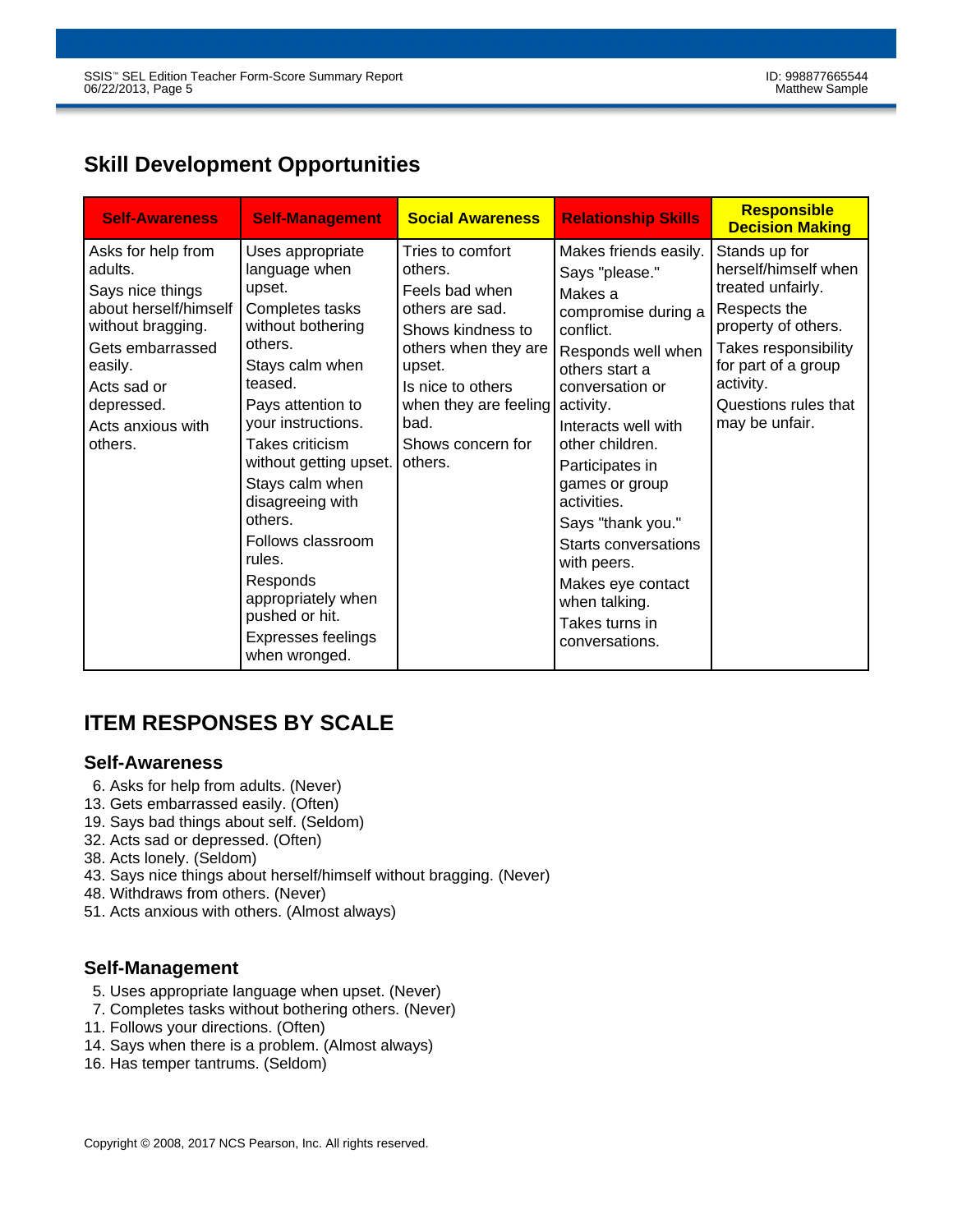- 20. Stays calm when teased. (Seldom)
- 24. Pays attention to your instructions. (Never)
- 26. Ignores classmates when they are distracting. (Almost always)
- 29. Takes criticism without getting upset. (Seldom)
- 33. Stays calm when disagreeing with others. (Seldom)
- 35. Follows classroom rules. (Never)
- 39. Responds appropriately when pushed or hit. (Never)
- 42. Resolves disagreements with you calmly. (Often)
- 44. Expresses feelings when wronged. (Never)
- 47. Speaks in appropriate tone of voice. (Often)

#### **Social Awareness**

- 3. Tries to comfort others. (Never)
- 12. Feels bad when others are sad. (Seldom)
- 17. Shows kindness to others when they are upset. (Seldom)
- 23. Forgives others. (Often)
- 27. Is nice to others when they are feeling bad. (Seldom)
- 36. Shows concern for others. (Seldom)
- 46. Stands up for others who are treated unfairly. (Almost always)

### **Relationship Skills**

- 1. Makes friends easily. (Seldom)
- 4. Says "please." (Never)
- 8. Makes a compromise during a conflict. (Seldom)
- 10. Responds well when others start a conversation or activity. (Seldom)
- 18. Interacts well with other children. (Never)
- 22. Joins activities that have already started. (Often)
- 28. Invites others to join in activities. (Almost always)
- 31. Participates in games or group activities. (Never)
- 34. Says "thank you." (Seldom)
- 37. Starts conversations with peers. (Seldom)
- 41. Introduces herself/himself to others. (Often)
- 45. Makes eye contact when talking. (Never)
- 49. Takes turns in conversations. (Never)

### **Responsible Decision Making**

- 2. Takes responsibility for her/his own actions. (Often)
- 9. Is well-behaved when unsupervised. (Often)
- 15. Stands up for herself/himself when treated unfairly. (Never)
- 21. Acts responsibly when with others. (Almost always)
- 25. Takes care when using other people's things. (Often)
- 30. Respects the property of others. (Seldom)
- 40. Takes responsibility for part of a group activity. (Never)
- 50. Questions rules that may be unfair. (Never)

### **Academic Competence**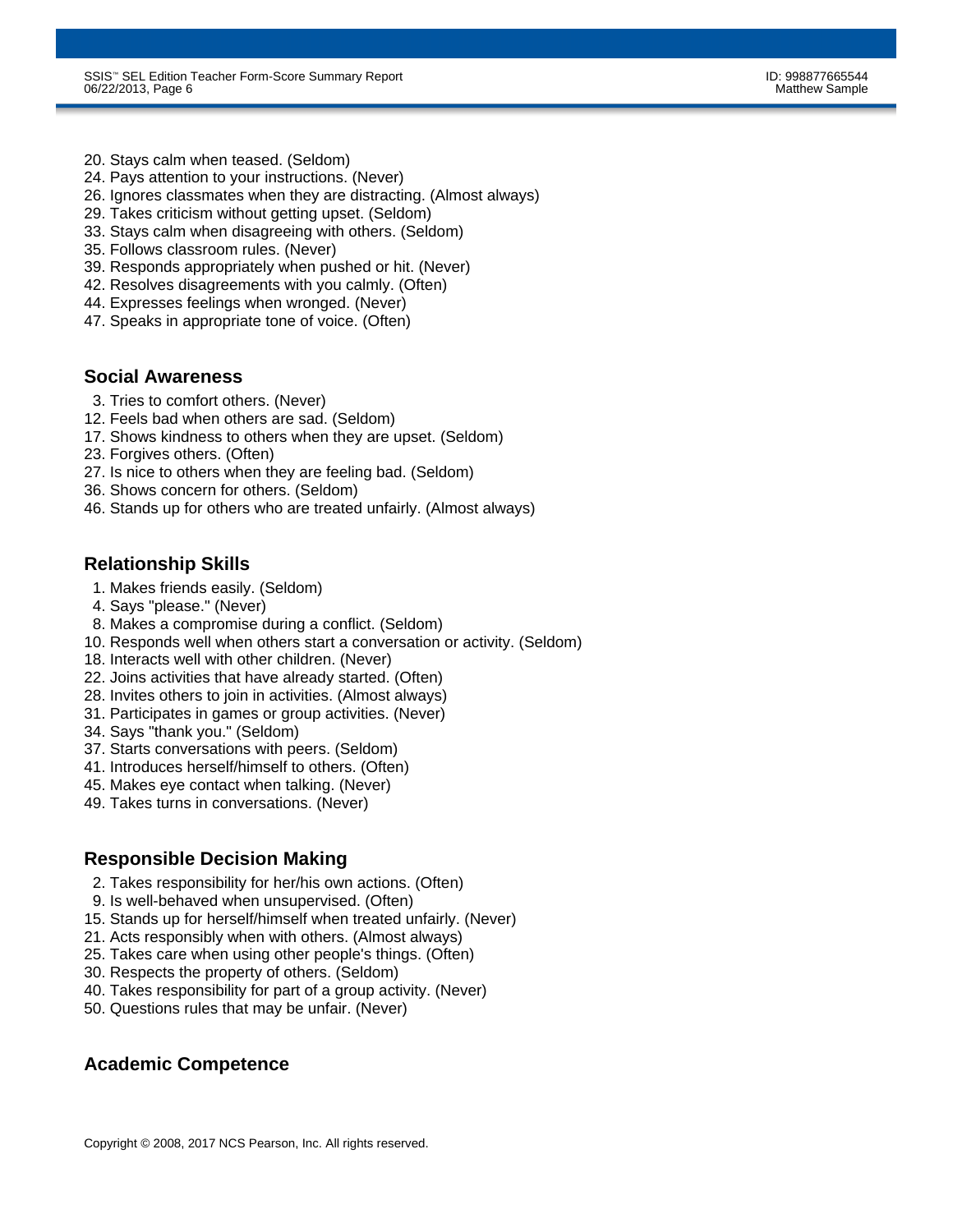- 52. Compared with other students in my classroom, the overall academic performance of this student is: (Lowest 10%)
- 53. In reading, how does this student compare with other students? (Next lowest 20%)
- 54. In mathematics, how does this student compare with other students? (Highest 10%)
- 55. In terms of grade-level expectations, this student's skills in reading are: (Highest 10%)
- 56. In terms of grade-level expectations, this student's skills in mathematics are: (Next lowest 20%)
- 57. This student's overall motivation to succeed academically is: (Highest 10%)
- 58. Compared with other students in my classroom, this student's intellectual functioning is: (Lowest 10%)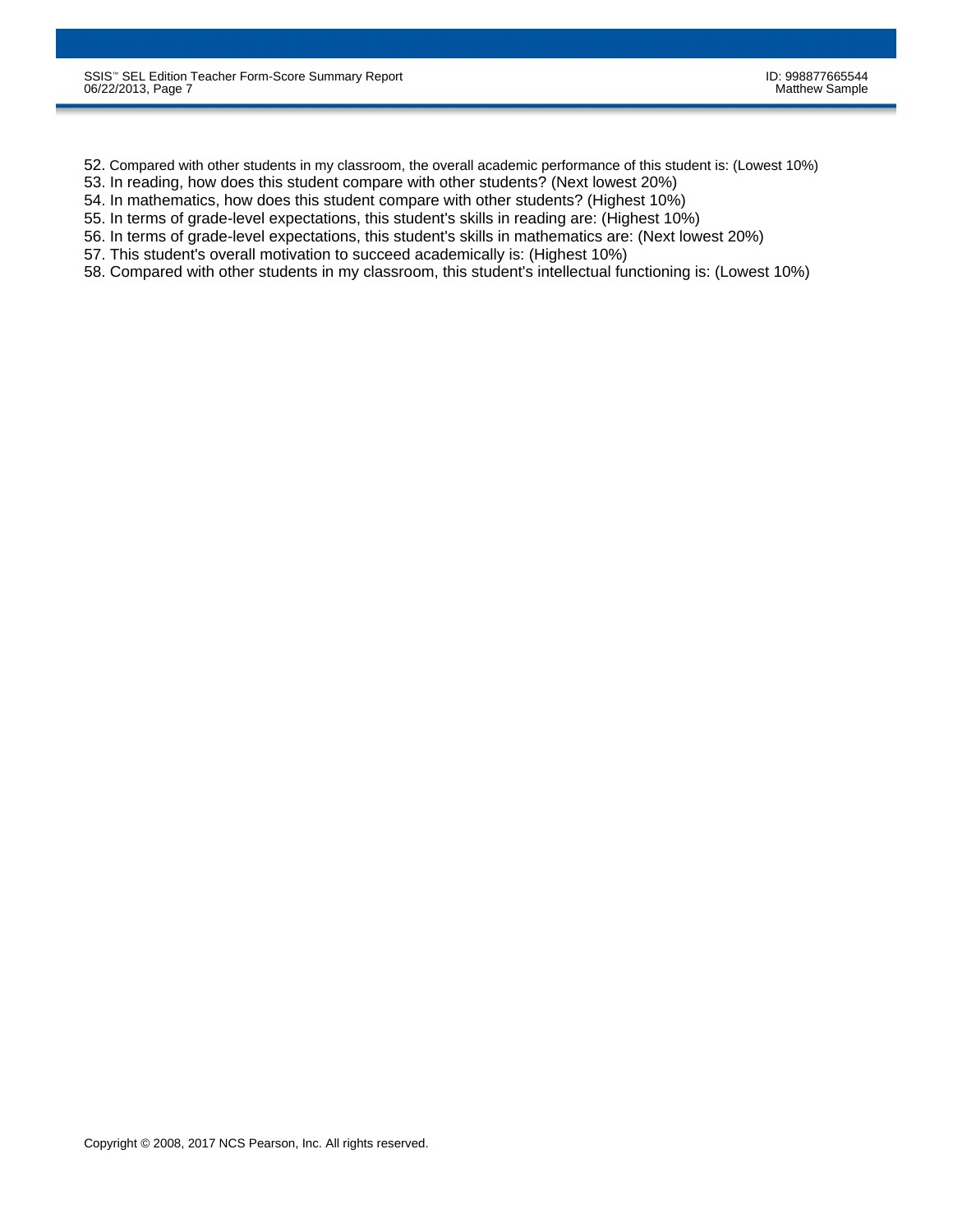# **CLASSWIDE INTERVENTION PROGRAM STRATEGIES**

### **Self-Awareness**

Behavior Level: Well-below Average CIP Skill Units to Consider: 5, 11, 22

|                                                                      | <b>CIP Unit</b> |
|----------------------------------------------------------------------|-----------------|
| <b>Performance Deficits</b>                                          |                 |
| 13. Gets embarrassed easily. (Often)                                 | 11              |
| 32. Acts sad or depressed. (Often)                                   | 11              |
| <b>Acquisition Deficits</b>                                          |                 |
| 6. Asks for help from adults. (Never)                                | 5               |
| 43. Says nice things about herself/himself without bragging. (Never) | 11              |
| 51. Acts anxious with others. (Almost always)                        | 22              |

### **Self-Management**

Behavior Level: Well-below Average CIP Skill Units to Consider: 1, 3, 4, 8, 13, 18

|                                                        | <b>CIP Unit</b> |
|--------------------------------------------------------|-----------------|
| <b>Performance Deficits</b>                            |                 |
| 20. Stays calm when teased. (Seldom)                   | 8               |
| 29. Takes criticism without getting upset. (Seldom)    | 8               |
| 33. Stays calm when disagreeing with others. (Seldom)  | 8               |
| <b>Acquisition Deficits</b>                            |                 |
| 5. Uses appropriate language when upset. (Never)       | 13              |
| 7. Completes tasks without bothering others. (Never)   | 4               |
| 24. Pays attention to your instructions. (Never)       |                 |
| 35. Follows classroom rules. (Never)                   | 3               |
| 39. Responds appropriately when pushed or hit. (Never) | 18              |
| 44. Expresses feelings when wronged. (Never)           | 13              |

### **Social Awareness**

Behavior Level: Below Average CIP Skill Units to Consider: 10, 19, 20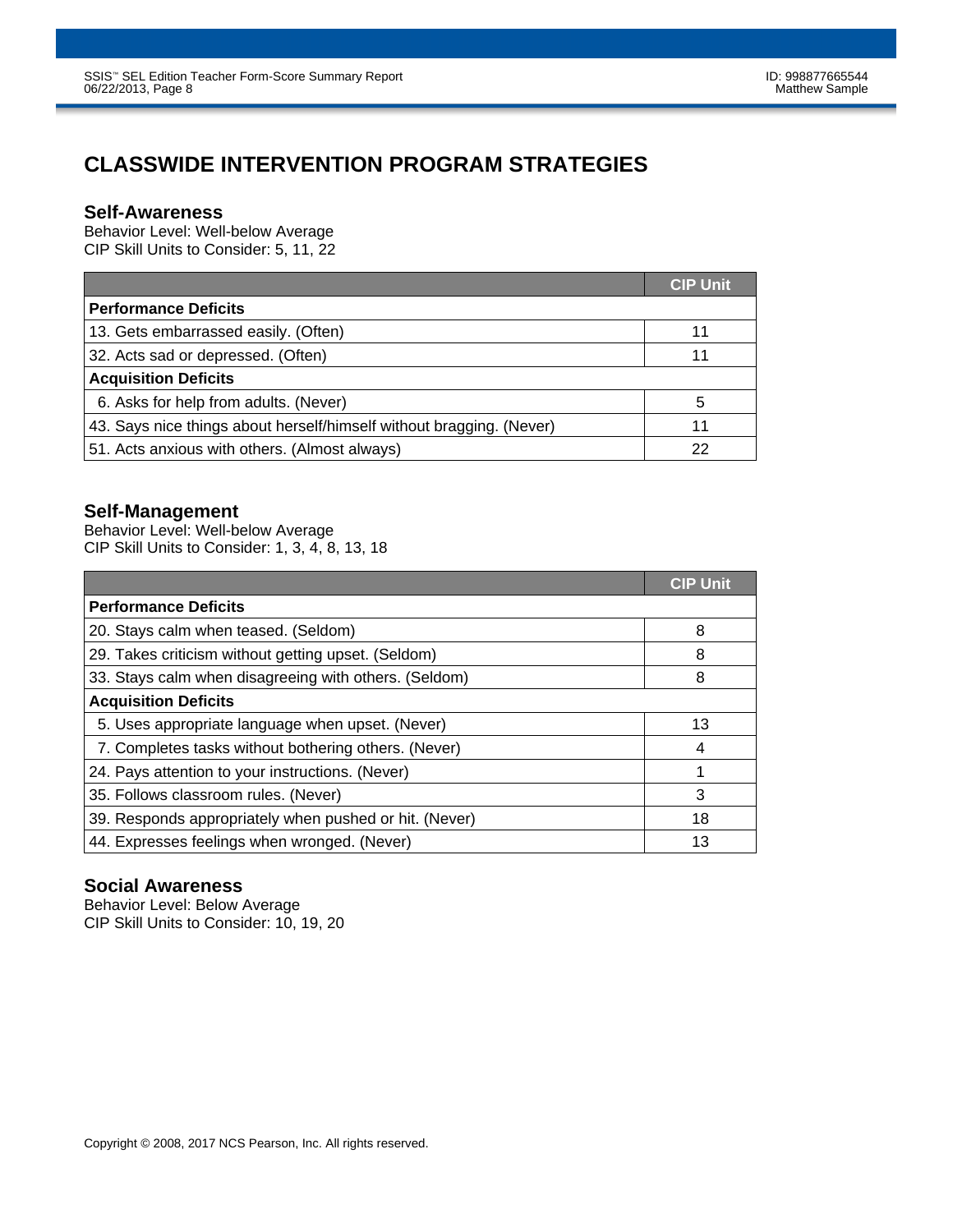|                                                            | <b>CIP Unit</b> |
|------------------------------------------------------------|-----------------|
| <b>Performance Deficits</b>                                |                 |
| 12. Feels bad when others are sad. (Seldom)                | 20              |
| 17. Shows kindness to others when they are upset. (Seldom) | 10              |
| 27. Is nice to others when they are feeling bad. (Seldom)  | 20              |
| 36. Shows concern for others. (Seldom)                     | 19              |
| <b>Acquisition Deficits</b>                                |                 |
| 3. Tries to comfort others. (Never)                        | 19              |

# **Relationship Skills**

Behavior Level: Well-below Average CIP Skill Units to Consider: 2, 6, 7, 16, 17, 21

|                                                                          | <b>CIP Unit</b> |
|--------------------------------------------------------------------------|-----------------|
| <b>Performance Deficits</b>                                              |                 |
| 1. Makes friends easily. (Seldom)                                        | 7               |
| 8. Makes a compromise during a conflict. (Seldom)                        | 21              |
| 10. Responds well when others start a conversation or activity. (Seldom) | 16              |
| 34. Says "thank you." (Seldom)                                           | 2               |
| 37. Starts conversations with peers. (Seldom)                            | 17              |
| <b>Acquisition Deficits</b>                                              |                 |
| 4. Says "please." (Never)                                                | $\mathcal{P}$   |
| 18. Interacts well with other children. (Never)                          | 7               |
| 31. Participates in games or group activities. (Never)                   | 16              |
| 45. Makes eye contact when talking. (Never)                              | 17              |
| 49. Takes turns in conversations. (Never)                                | 6               |

### **Responsible Decision Making**

Behavior Level: Below Average CIP Skill Units to Consider: 9, 12, 14, 15, 23

|                                                                  | <b>CIP Unit</b> |
|------------------------------------------------------------------|-----------------|
| <b>Performance Deficits</b>                                      |                 |
| 30. Respects the property of others. (Seldom)                    | 14              |
| <b>Acquisition Deficits</b>                                      |                 |
| 15. Stands up for herself/himself when treated unfairly. (Never) | 9               |
| 40. Takes responsibility for part of a group activity. (Never)   | 15              |
| 50. Questions rules that may be unfair. (Never)                  | 23              |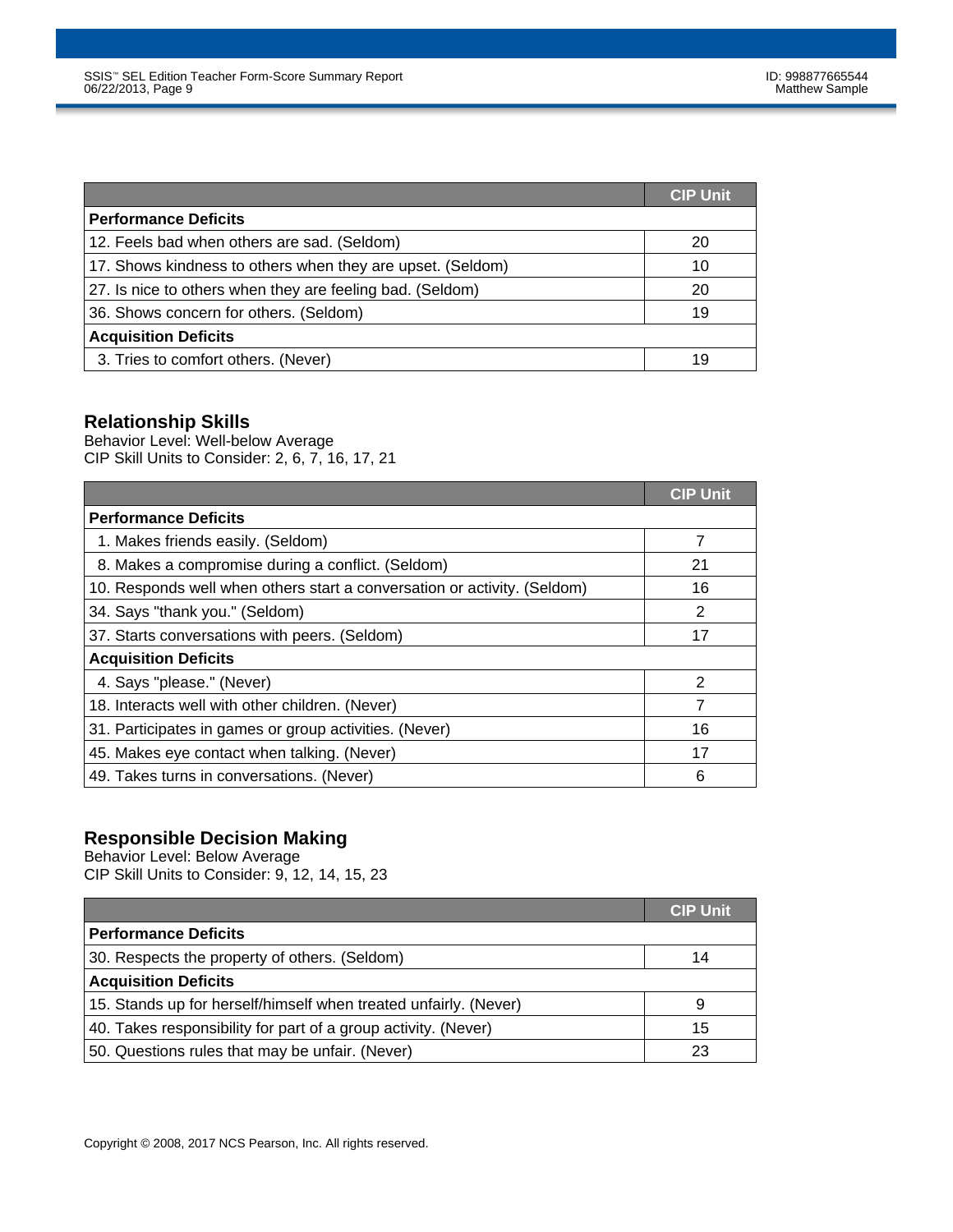SSIS™ SEL Edition Teacher Form-Score Summary Report ID: 998877665544 06/22/2013, Page 10 Matthew Sample

**End of Report**